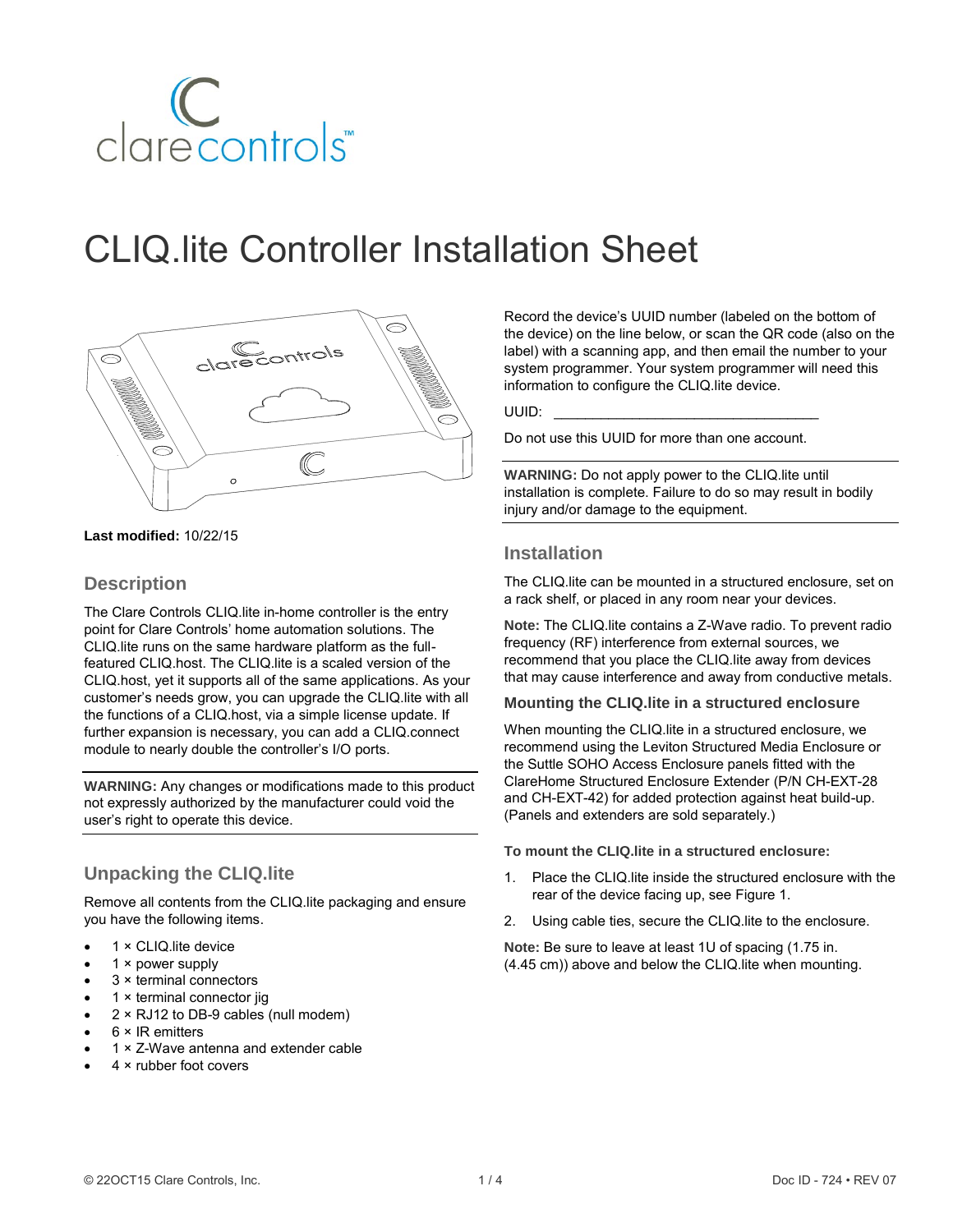<span id="page-1-0"></span>

(1) Mount CLIQ.lite with cable ties

#### **Connecting devices to the CLIQ.lite**

After placing your CLIQ.lite, make the connections to your other devices. Figures 2 and 3 identify the LEDs and ports on the front and rear of the CLIQ.lite. Refer to the documentation that came with each of your other devices for detailed information about connecting those devices to the CLIQ.lite.

**To connect the CLIQ.lite:** 

- 1. Connect your serial devices (optional) to either of the two RS-232 ports using an RJ12 to RS-232 cable, or an RJ12 to DB9 null modem cable (included). See [Figure 3,](#page-1-1) item 1. For RJ12 pinouts, se[e Figure 6.](#page-2-0)
- 2. Connect your IR devices (optional) to the 12-pin terminal connector (included), and then insert the connector into the port labeled "IR Outputs." See [Figure 3,](#page-1-1) item 2.

If your IR device comes with a 3.5 mm connector, you will need to cut and strip the wires before connecting it to the terminal connector.

**Note:** When connecting an IR emitter (included), attach the striped wire to positive (+) and the black wire to negative (-).

3. Connect a CS-BR-1 Streams Audio Bridge (optional) to a USB port on the CLIQ.lite. See [Figure 3,](#page-1-1) item 3.

**Note:** The USB connection allows the CS-BR-1 to encode up to three simultaneous audio streams onto the CobraNet network.

4. Connect your digital I/O devices (optional) to the 8-pin terminal connector, and then insert the terminal connector into the port labeled "I/O." See [Figure 3,](#page-1-1) item 4.

When connecting devices, wire it such that ports 1 and 2 share the same 12 VDC power and ground and ports 3 and 4 share the same power and ground.

5. Use and Ethernet cable (not included) to connect your CobraNet switch to the port labeled "CobraNet." See [Figure 3,](#page-1-1) item 5.

**Note:** The CobraNet port is preset with the static IP address 172.30.100.1. All CobraNet devices used on the same subnet must use an address from 172.30.100.2 to 172.30.100.254.

6. Use an Ethernet cable (not included) to connect to your data network switch to the port labeled "Ethernet." See [Figure 3,](#page-1-1) item 6.

**Notes** 

- The Network port is preset to DHCP. If you are using the Streaming Media server in your project, a fixed IP address is not required and should be configured as "localhost."
- If you are using a device, such as an RTI remote that requires the controller to have a fixed IP, you must set the fixed IP using a MAC/DHCP reservation on the local router.
- 7. Connect relay contacts (e.g., garage door contacts) to the 6-pin terminal connector, and then insert the terminal connector into the port labeled "Relay." See [Figure 3,](#page-1-1) item 7.
- 8. Attach the Z-Wave antenna or optional Z-Wave antenna extender to the Z-Wave port. See ["Attaching the Z-Wave](#page-1-2)  [antenna"](#page-1-2) below.

<span id="page-1-3"></span>**Figure 2: CLIQ.lite front** 



(1) LED – It illuminates purple when booting and blue when running normally

<span id="page-1-1"></span>**Figure 3: CLIQ.lite rear connections** 



#### <span id="page-1-2"></span>**Attaching the Z-Wave antenna**

The Z-Wave antenna can be mounted to the CLIQ.lite controller, or further away using an extender cable (included) to enhance radio performance. When mounting the CLIQ.lite inside a structured enclosure, always mount the antenna outside the enclosure using the extender cable.

**To attach the antenna directly to the CLIQ.lite:** 

- 1. Remove the Z-Wave antenna from its packaging.
- 2. Screw antenna to the antenna port on the rear of the CLIQ.lite until the antenna is snug. Do not over-tighten the antenna. See [Figure 4.](#page-2-1)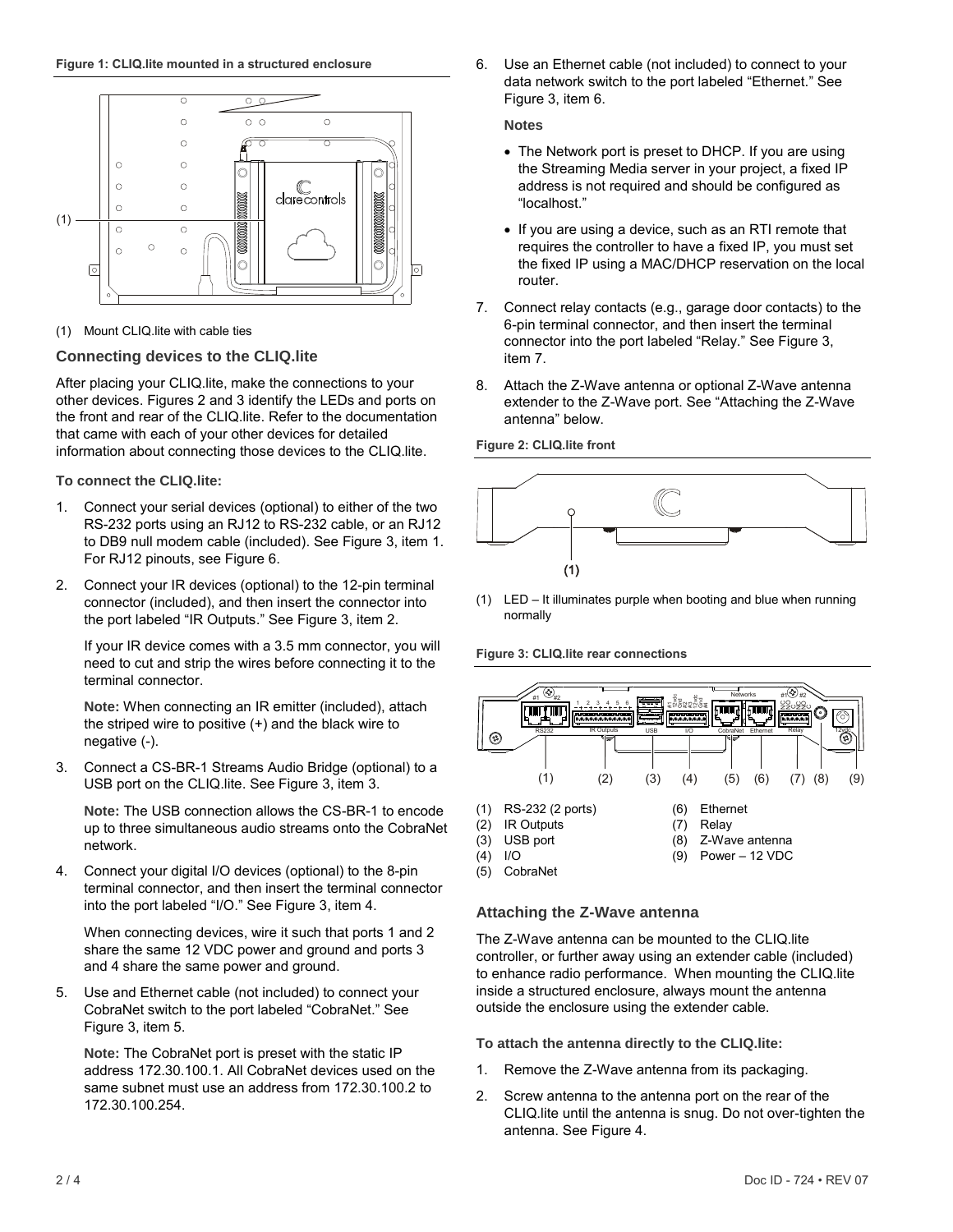<span id="page-2-1"></span>

**To attach the antenna using the extender cable:** 

- 1. Using a 17/64 in. drill bit, drill a hole in the sidewall of the ClareHome Structured Enclosure Extender, near the CLIQ.lite.
- 2. On the extender cable, remove the locknut and washer from the SMA Male connector. Se[e Figure 5.](#page-2-2)
- 3. Insert the threaded end though the hole, and then replace the washer and locknut, tightening the locknut until the connector is secure and does not wobble in the hole.
- 4. Screw the Z-Wave antenna to the connector until the antenna is snug.
- 5. Attach the other end of the extender cable to the antenna port on the rear of the CLIQ.lite. Se[e Figure 3,](#page-1-1) item 8.

<span id="page-2-2"></span>

- (1) SMA Male connector
- (2) Washer
- $(3)$  Locknut

#### **RS-232 port pinouts**

If you are using your own RJ12 cable (rather than the one supplied), ensure your RJ12 cable connector pinouts match the pinouts on the RS-232 ports shown i[n Figure 6.](#page-2-0)

<span id="page-2-0"></span>

| Pin No.          | <b>Function</b>           |
|------------------|---------------------------|
| Pin 1            | No connection             |
| Pin <sub>2</sub> | Ground                    |
| Pin 3            | Transmit data (from CLIQ) |
| Pin 4            | Receive data (to CLIQ)    |
| Pin 5            | Ground                    |
| Pin 6            | No connection             |